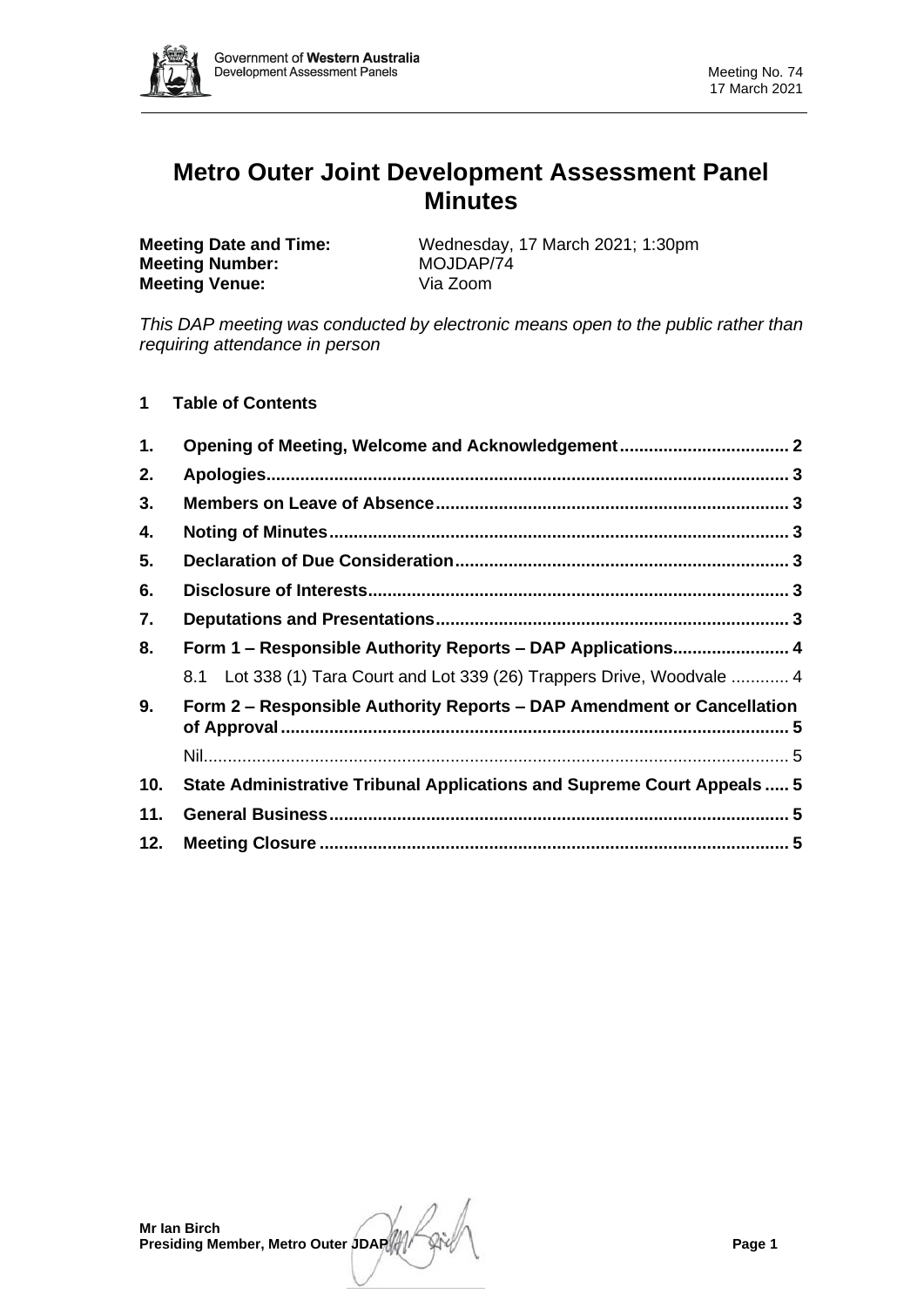

# **Attendance**

# **DAP Members**

Mr Ian Birch (Presiding Member) Ms Sheryl Chaffer (Deputy Presiding Member) Mr Jason Hick (Third Specialist Member) Cr Suzanne Thompson (Local Government Member, City of Joondalup) Cr Philippa Taylor (Local Government Member, City of Joondalup)

# **Officers in attendance**

Mr Chris Leigh (City of Joondalup)

# **Minute Secretary**

Ms Megan Ventris (DAP Secretariat) Ms Ashlee Kelly (DAP Secretariat)

#### **Applicants and Submitters**

Mr David Reynolds (Taylor Burrell Barnett Planning) Mr Jonathan Riley (Riley Consulting) Ms Suzanne Apps Mr Anthony D'Amico Ms Fiona Pengelly Mr Dale Morris

#### **Members of the Public / Media**

<span id="page-1-0"></span>There were 14 members of the public in attendance.

#### **1. Opening of Meeting, Welcome and Acknowledgement**

The Presiding Member declared the meeting open at 1:30pm on 17 March 2021 and acknowledged the traditional owners and paid respect to Elders past and present of the land on which the meeting was being held.

The Presiding Member announced the meeting would be run in accordance with the DAP Standing Orders 2020 under the *Planning and Development (Development Assessment Panels) Regulations 2011.*

# **1.1 Announcements by Presiding Member**

The Presiding Member advised that in accordance with Section 5.16 of the DAP Standing Orders 2020 which states *'A person must not use any electronic, visual or audio recording device or instrument to record the proceedings of the DAP meeting unless the Presiding Member has given permission to do so.',* the meeting would not be recorded.

In response to the COVID-19 situation, this meeting was convened via electronic means. Members were reminded to announce their name and title prior to speaking.

**Mr Ian Birch Presiding Member, Metro Outer JDAP Page 2**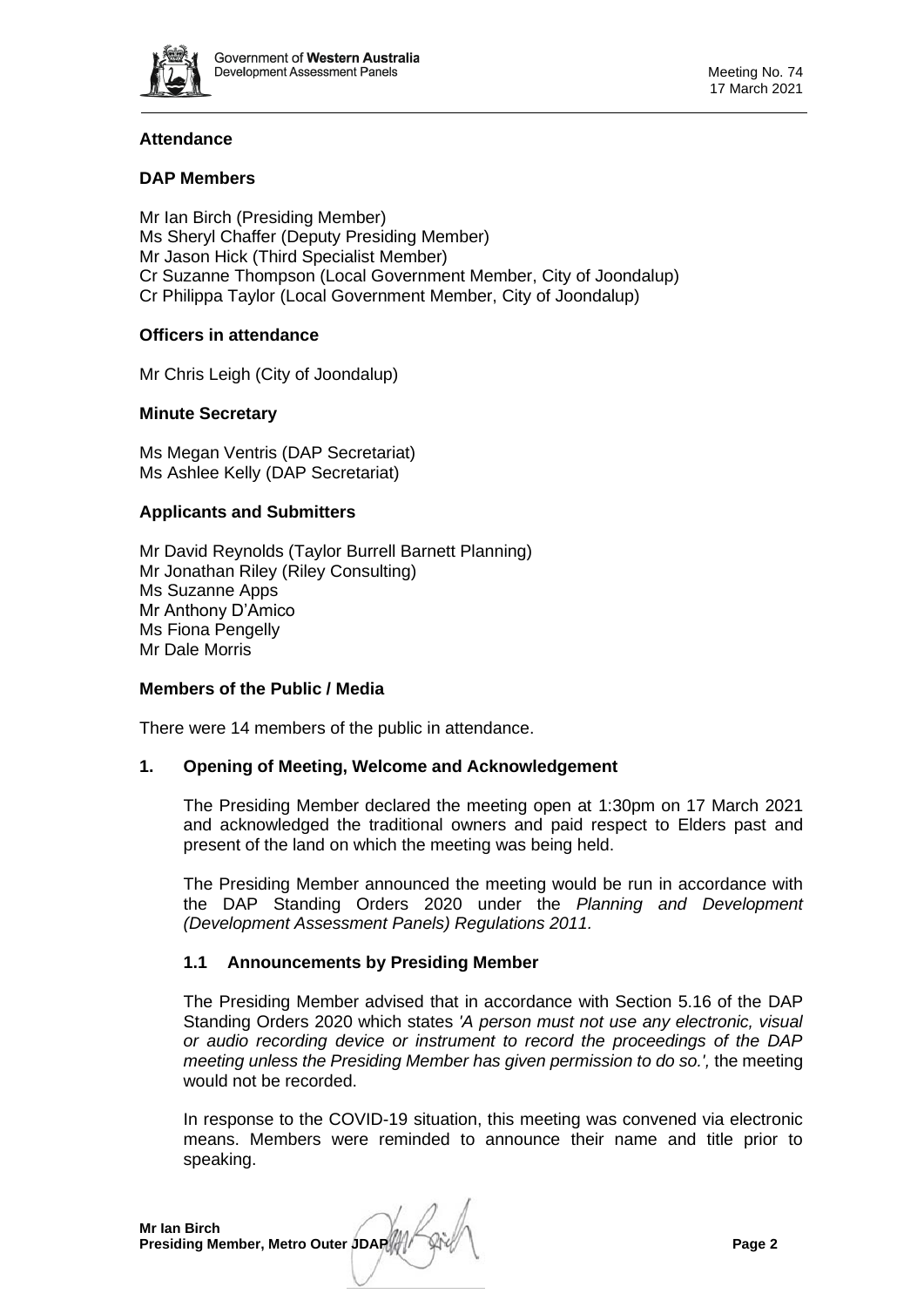

# <span id="page-2-0"></span>**2. Apologises**

Nil

# <span id="page-2-1"></span>**3. Members on Leave of Absence**

Nil

## <span id="page-2-2"></span>**4. Noting of Minutes**

DAP members noted that signed minutes of previous meetings are available on the [DAP website.](https://www.dplh.wa.gov.au/about/development-assessment-panels/daps-agendas-and-minutes)

# <span id="page-2-3"></span>**5. Declaration of Due Consideration**

The Presiding Member noted that an addendum to the agenda was published to include details of a DAP direction for further information and responsible authority response in relation to Item 8.1, received on 15 March 2021.

All members declared that they had duly considered the documents.

#### <span id="page-2-4"></span>**6. Disclosure of Interests**

Nil

#### <span id="page-2-5"></span>**7. Deputations and Presentations**

- **7.1** Ms Suzanne Apps addressed the DAP in support of the recommendation for the application at Item 8.1 and responded to questions from the panel.
- **7.2** Mr Anthony D'Amico addressed the DAP in support of the recommendation for the application at Item 8.1 and responded to questions from the panel.
- **7.3** Ms Fiona Pingelly addressed the DAP in support of the recommendation for the application at Item 8.1 and responded to questions from the panel.
- **7.4** Mr Dale Morris addressed the DAP in support of the recommendation for the application at Item 8.1 and responded to questions from the panel
- **7.5** Mr David Reynolds (Taylor Burrell Barnett Planning) addressed the DAP against the recommendation for the application at Item 8.1 and responded to questions from the panel.
- **7.6** The City of Joondalup addressed the DAP in relation to the application at Item 8.1 and responded to questions from the panel.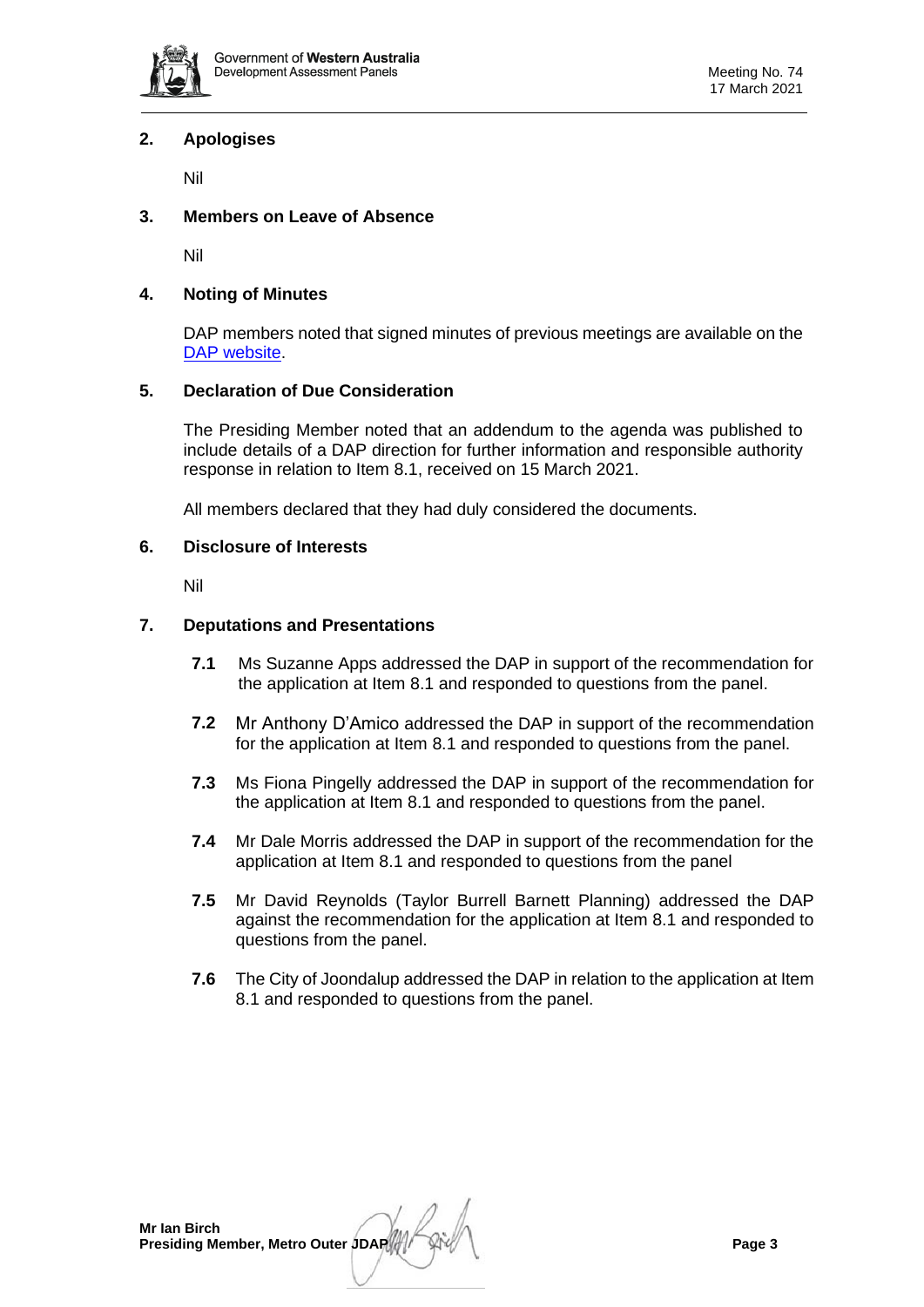

# <span id="page-3-1"></span><span id="page-3-0"></span>**8. Form 1 – Responsible Authority Reports – DAP Application**s

#### **8.1 Lot 338 (1) Tara Court and Lot 339 (26) Trappers Drive, Woodvale**

| Development Description: | <b>Child Care Premises</b>            |  |  |
|--------------------------|---------------------------------------|--|--|
| Applicant:               | <b>Taylor Burrell Barnett</b>         |  |  |
| Owner:                   | Lot 338: MR R White                   |  |  |
|                          | Lot 339: Mr R Jackson & Mrs D Jackson |  |  |
| Responsible Authority:   | City of Joondalup                     |  |  |
| DAP File No:             | DAP/21/01915                          |  |  |

#### **REPORT RECOMMENDATION**

| <b>Moved by: Cr Phillipa Taylor</b> | <b>Seconded by: Cr Suzanne Thompson</b> |
|-------------------------------------|-----------------------------------------|
|-------------------------------------|-----------------------------------------|

That the Metro Outer JDAP resolves to:

1. **Refuse** DAP Application reference DAP/20/01915 and accompanying plans (dated 8 February 2021) in accordance with Clause 68 of Schedule 2 (Deemed Provisions) of the *Planning and Development (Local Planning Schemes) Regulations 2015*, and the provisions of the City of Joondalup Local Planning Scheme No. 3, for the following reasons:

#### **Reasons**

- 1. In accordance with Schedule 2, Clause 67(g) of the *Planning and Development (Local Planning Scheme) Regulations 2015* the proposed development does not comply with the provisions of the City's *Child Care Premises Local Policy* as:
	- a. The proposed development is not located adjacent to non-residential uses; and
	- b. The pedestrian access for the proposed development is not located on a Local Distributor Road and in such a manner that discourages the use of nearby Access Roads, in this instance being Tara Court, for turning movements.

#### **PROCEDURAL MOTION**

**Moved by:** Ms Sheryl Chaffer **Seconded by:** Ms Suzanne Thompson

That consideration of DAP application reference DAP/20/01915 be deferred for up to three (3) months in accordance with Section 5.10.1a of the DAP Standing Orders 2020, for the following reason:

To enable the applicant to prepare and submit for assessment revised plans that include:

- i) relocation of the entry (pedestrian access) for the proposed childcare centre from Tara Court to the Trappers Drive street frontage, and
- ii) repositioning of the basement staff parking spaces, including tandem spaces, away from the vehicular entry exit ramps so that the visitor parking spaces are clearly visible and more readily accessible when driving into the basement.

# **The Procedural Motion was put and CARRIED (4/1).**

**Mr Ian Birch Presiding Member, Metro Outer JDAP Page 4**